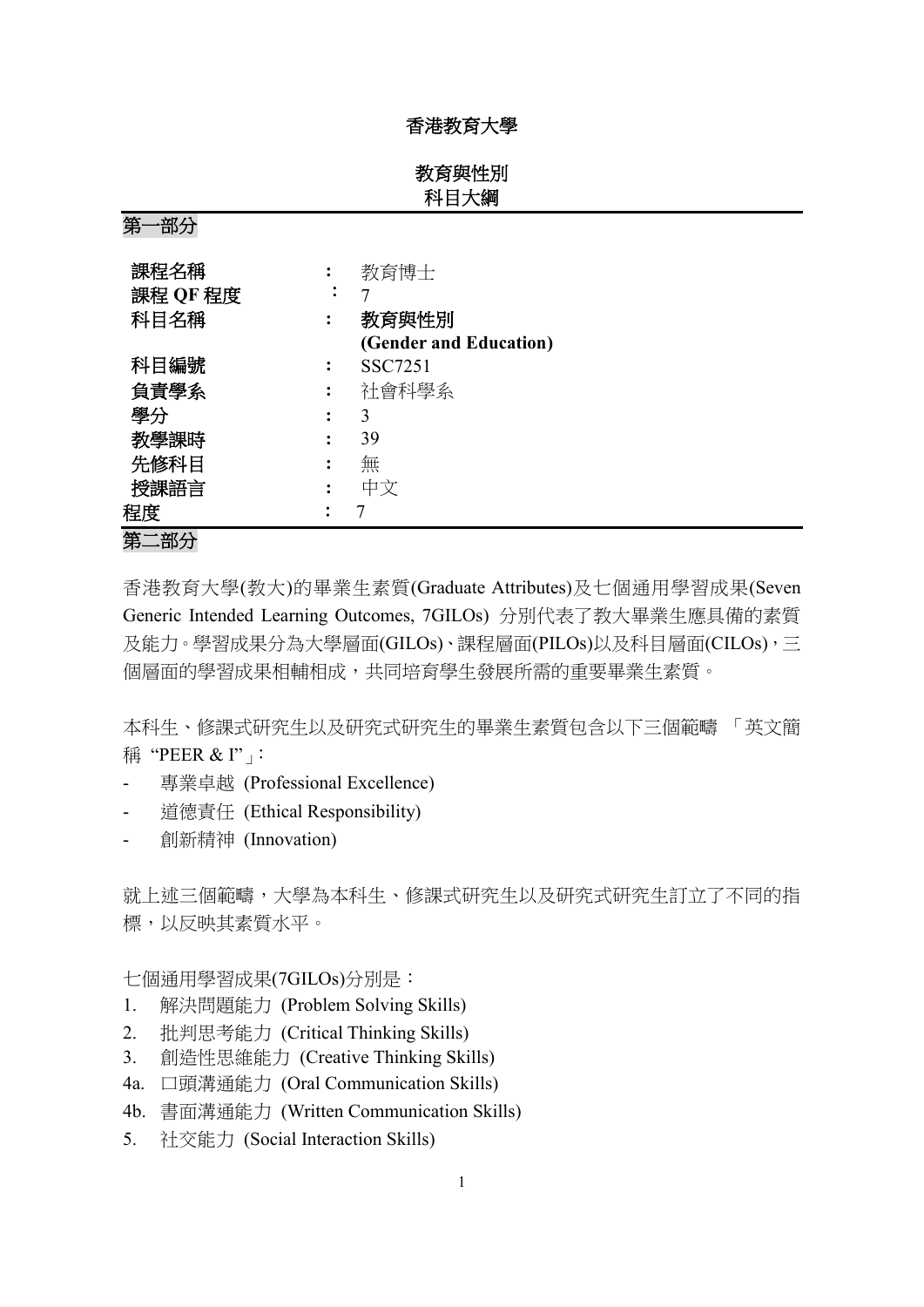- 6. 倫理決策 (Ethical Decision Making)
- 7. 全球視野 (Global Perspectives)

## **1.** 科目概要

本課程旨在對與性別和教育領域相關的主題和辯論提供一個概覽。課程將闡明 性別在構建學校文化、實踐、組織和互動方面的重要性和複雜性,又會討論在 教育過程中性別如何與階級、種族和性之間產生複雜的相互作用。課程將聚焦 學校與課堂如何塑造、限制及監督性別身份、差異、機會和不平等的範疇。例 如,課程將提出以下問題:一個人如何「成為」男或女生,又如何在學校發展 個人的性/別身份認同?學校的文化、組織、層階、知識、課程、實踐與互動如 何塑造和限制男女生的受教育機會,以及影響他/她對性、性別差異和不平等的 理解?當青年男女、教師和校長渴望成為「理想」的公民、「稱職」的教師和 「優秀」的領導者時,他們如何獲得並表現其性/別認同?本課程鼓勵學生重新 審視自身學校的教育經歷,並思考如何能促使教育和學校更加公平、民主、尊 重和友好地看待性別和性多樣化的可能性。

## **2.** 預期學習成果

成功完成本課程後,學生應能夠:

成果一:認識與性別和教育相關的概念和觀點;

- 成果二:瞭解性別在塑造與構建教育成果及過程中的重要性;
- 成果三:辨識學校如何複制和挑戰性別、性別差異及不平等的方式;
- 成果四:以性別視角審視某人的教育經歷;

成果五:以性別視角探討教育議題。

## **3.** 內容、預期學習成果及教與學活動

| 教授内容                                                           | 預期學習<br>成果               | 教與學活動               |
|----------------------------------------------------------------|--------------------------|---------------------|
|                                                                | (CILOs)                  |                     |
| 繪製性別和教育領域的圖譜;<br>性別概念的導論                                       | 成果一                      | 講課、閱讀材料、課堂活<br>動    |
| 對學校教育中的性別問題進行批判<br>性檢視,例如:<br>學校知識、課程和實踐的性別化;<br>男性化的學校文化與性暴力; | 成果一<br>成果二<br>成果三<br>成果四 | 講課、閱讀材料、展示、<br>課堂討論 |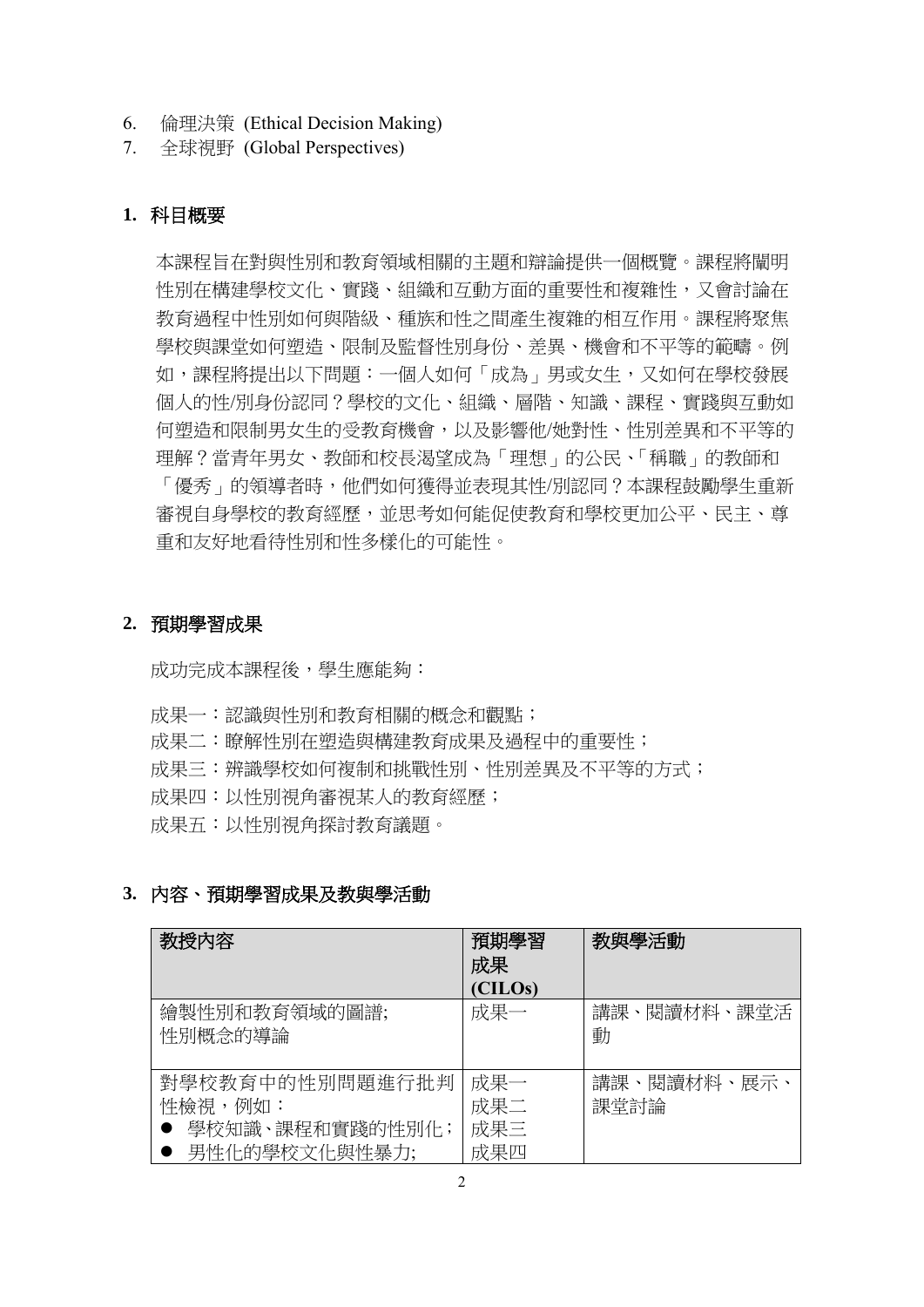| 成果五        |                  |
|------------|------------------|
|            |                  |
| 成果四<br>成果五 | 講課、閱讀材料、客座講<br>座 |
|            |                  |

## **4.** 評核

| 評核課業                                                                | 所佔比重 | 預期學習<br>成果<br>(CILOs)           |
|---------------------------------------------------------------------|------|---------------------------------|
| (一)批判性閱讀:學生應為每次課堂做好準備,<br>並積極參與課堂討論。學生須閱讀課程中規定的<br>閱讀材料,並撰寫批評性評論。   | 50%  | 成果一<br>成果二<br>成果三<br>成果四<br>成果五 |
| (二)研究計劃書:學生需撰寫一份關於教育中<br>的性別問題的研究計劃書,以展現他們能應用與<br>綜合課程中習得的觀點與概念的能力。 | 50%  | 成果一<br>成果二<br>成果三<br>成果五        |

# **5.** 指定教科書

無

- **6.** 推薦書目 **(\***為必須閱讀的書目**)** 綜述**:**
	- \*Arnot, M. & Mac an Ghaill, M. (Eds.) (2006). *The RoutledgeFalmer reader in gender and education*. New York: Routledge.
	- \*Skelton, C., Francis, B. Smulyan, L. (Eds) (2006) *The Sage handbook of gender and education*. London: Sage.

# 性別與教育的概念:社會建構與交錯

Connell, R. (2000). New directions in theory and research. In R. Connell, *The men and the boys* (pp. 15-36). Berkeley: University of California Press.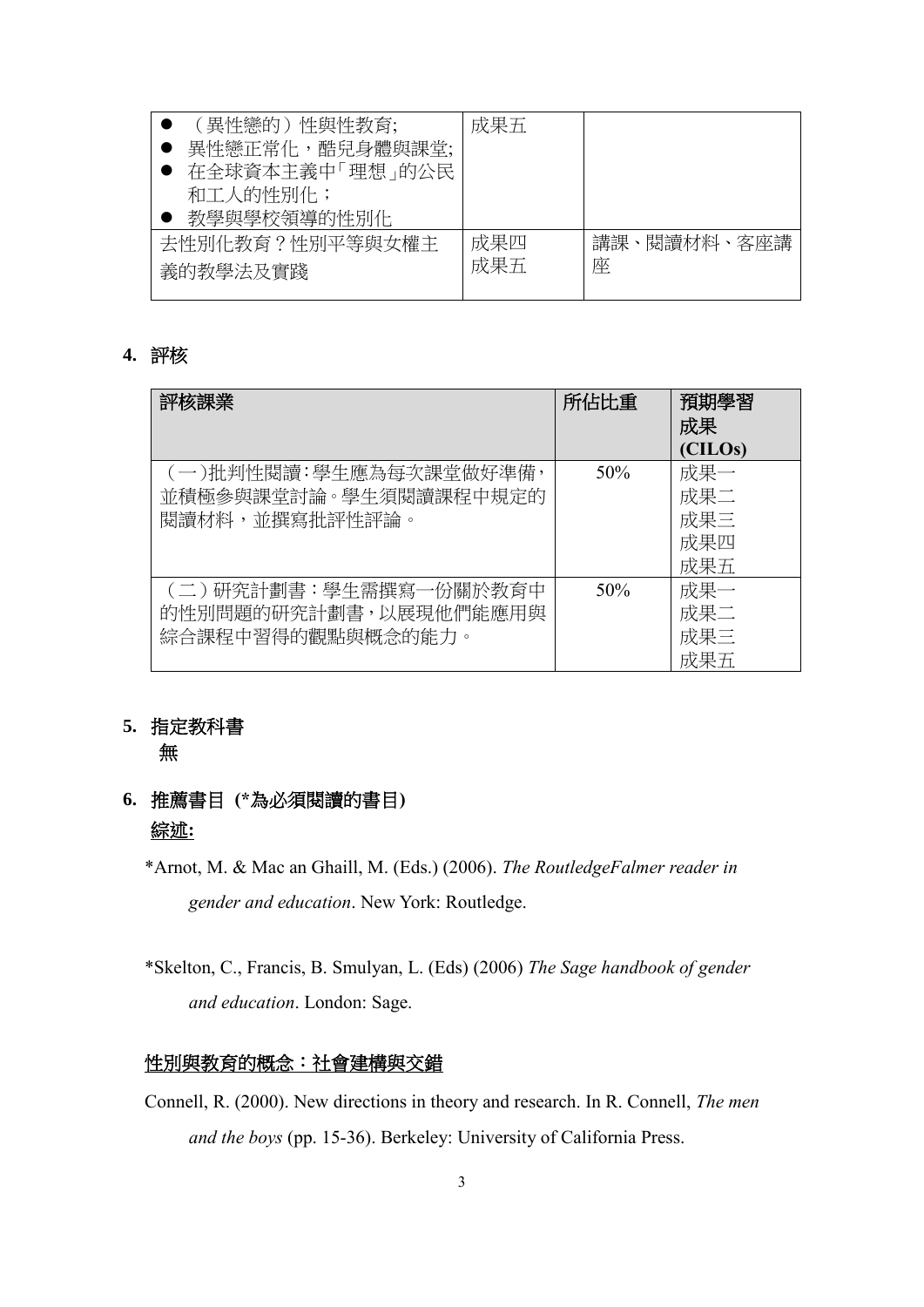- \*Davies, B. (2003). Becoming Male or Female. In B. Davies, *Frogs and snails and Feminist Tales: Preschool Children and Gender* (pp. 1-22). Cresskill: Hampton Press.
- Thorne, B. (2002). Do boys and girls have different cultures? In Jossey-Bass, *The Jossey-Bass Reader on Gender in Education* (pp. 125-152). San Francisco: Jossey-Bass.
- Skelton, C. (2001) Typical boys? Theorizing masculinity in educational settings. In B. Francis & C. Skelton (eds.) *Investigating gender: Contemporary perspectives in education* (pp. 164-188). Buckingham: Open University Press.
- \*Weiler, J. (2000). Social class, race/ethnicity, gender, and schooling: A theoretical overview. In J. Weiler, *Codes and contradictions: Race, gender identity, and schooling* (pp. 15-28). Albany: State University of New York Press.
- West, C., & Zimmerman, D. (1998). Doing gender. In B. Clinchy, & J. Norem (eds.), *The gender and psychology reader* (pp. 104-124). New York: New York University Press.

#### 學校知識、課程與實踐的性別化

- Ivinson, G. and Murphy, G. (2006) Boys don't write romance: The construction of knowledge and social gender identities in English classrooms. In M. Arnot and M. Mac an Ghaill (eds.) *The RoutledgeFalmer reader in render and education* (pp. 163-179). New York: Routledge.
- Lee, J. F. K. (2014). Gender representation in Hong Kong primary school ELT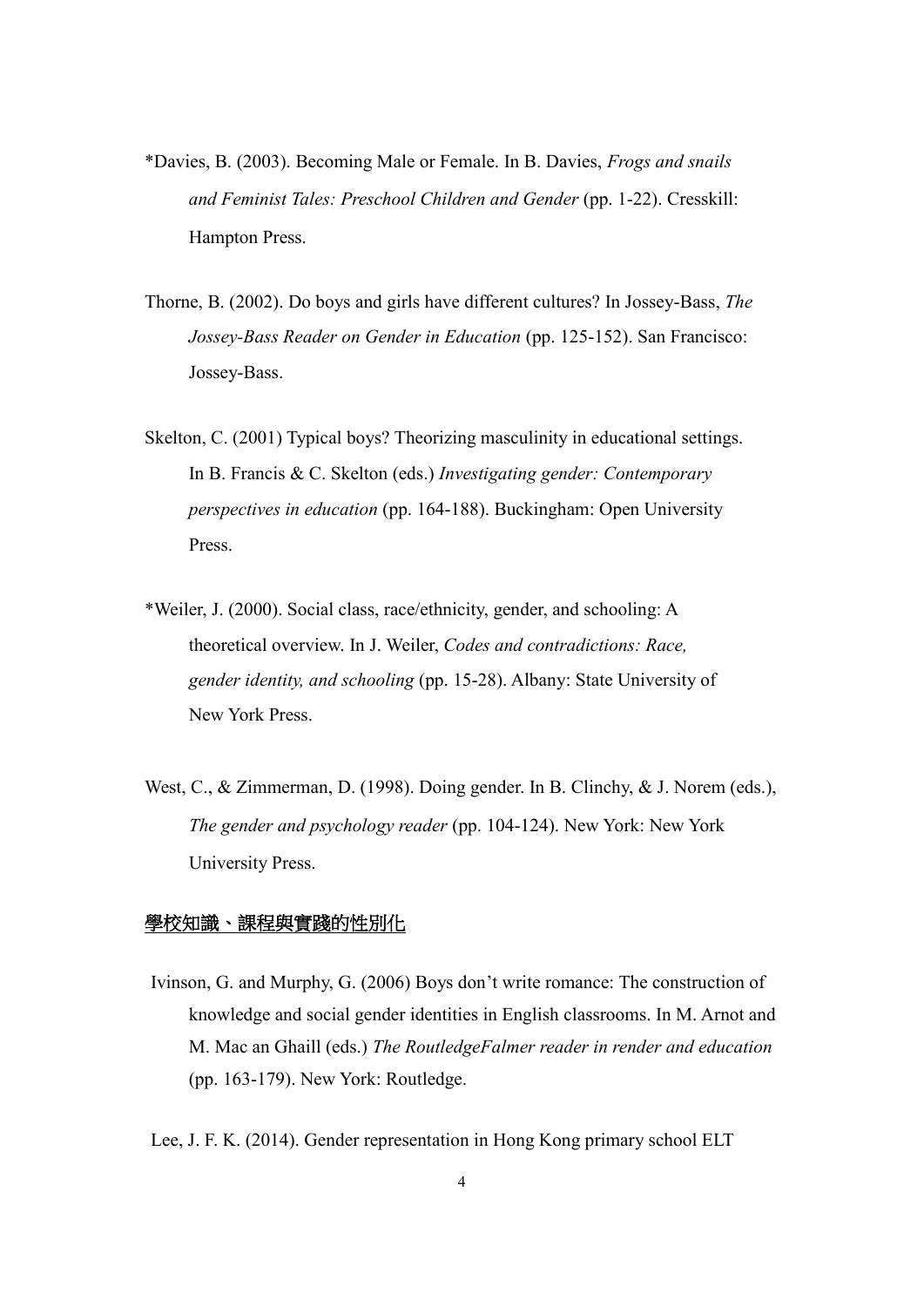textbooks – A comparative study. Gender and Education, 26, 356-376.

- \*Maher, F., & Tetreault, M. (2000). The making and unmaking of whiteness, gender, and class in college classrooms. In N. Rodriguez, & L. Villaverde, *Dismantling white privilege: Pedagogy, politics, and whiteness. Counterpoints: Studies in the postmodern theory of education, Vol. 73. (pp. 158-177). New York: Peter* Lang Publishing.
- Paechter, C. (2006) Power, bodies and identity: How different forms of physicla educaiton construct varying masculinities and femininities in secondary schools. In M. Arnot and M. Mac an Ghaill (eds.) *The RoutledgeFalmer reader in gender and education* (pp. 194-205). New York: Routledge.
- \*Renold, E. (2006) Gendered classroom experiences. In C. Skelton, B. Francis, and L. Smulyan (eds.) *The Sage handbook of gender and education* (pp. 439-452). London: Sage Publications.
- Tyack, D., & Hansot, E. (2002). Feminists discover the hidden injuries of coeducation. In Jossey-Bass, *The Jossey-Bass reader on gender in education* (pp. 12-50). San Francisco: Jossey-Bass.

#### <u>男性化的學校文化與性暴力</u>

- Gard, M. (2001). 'I like smashing people, and I like getting smashed myself': Addressing issues of masculinity in physical education and sports. In W. Martino, & B. Meyenn (eds.), *What About The Boys?: Issues of Masculinity in Schools* (pp. 222-235). Buckingham England: Open University Press.
- \*Kenway, J. and Fitzclarence, L. (2006) Masculinity, violence and schooling: Challenging 'poisonous pedagogies'. In M. Arnot and M. Mac an Ghaill (eds.) *The RoutledgeFalmer reader in gender and education* (pp. 206-220). New York: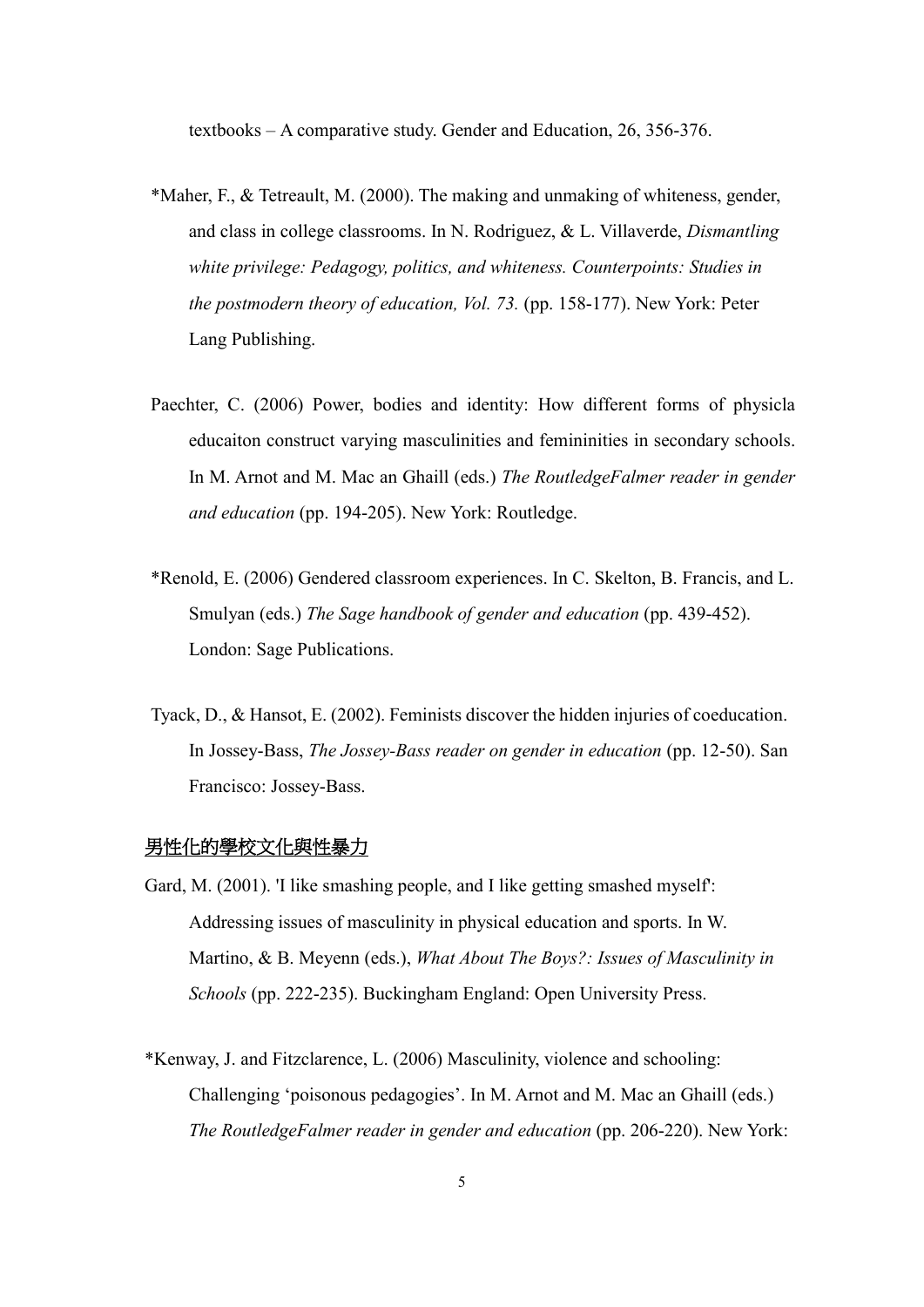Routledge.

- Messner, M. (1990). Boyhood, organized sports, and the construction of masculinities. *Journal of Contemporary Ethnography*, 18(4), 416-444.
- Stein, N. (1995). Sexual Harassment in School. *Harvard Eduational Review, 65*(2), 145-162.

#### (異性戀的)性與性教育

- \*Allen, L. (2011). 'They think you shouldn't be having sex anyway': young people's critique of sexuality education content. In L. Allen, *Young people and sexuality education rethinking key debates* (pp. 42-64). Basingstoke, New York: Palgrave Macmillan.
- Bragg, S., & Buckingham, D. (2009). Too much too young? Young people, sexual media and learning. In F. Attwood (ed.) *Mainstreaming sex* (pp. 129-146). New York: I.B. Tauris & Co. Ltd.
- \*Epstein, D. and Johnson, R. (1994) On the straight and the narrow: The heterosexual presumption, homophobias and schools. In D. Epstein (ed.) *Challenging lesbian and gay inequalities in education* (197-230). Buckingham: Open University Press.
- Fine, M. (2002). Sexuality, Schooling, and Adolescent Females: The Missing Discourse of Desire. In Jossey-Bass, *Jossey-Bass Reader on Gender in Education* (pp. 375-408). San Francisco: Jossey-Bass.
- Kwok, D. K., Winter, S., & Yuen, M. (2012). Heterosexism in school: The counselling expereience of Chinese tongzhi students in Hong Kong, *British Journal of Guidance and Counselling*, 40(5), 561-575.

Tang, D. (2014) Perspectives on same-sex sexualities and self-harm amongst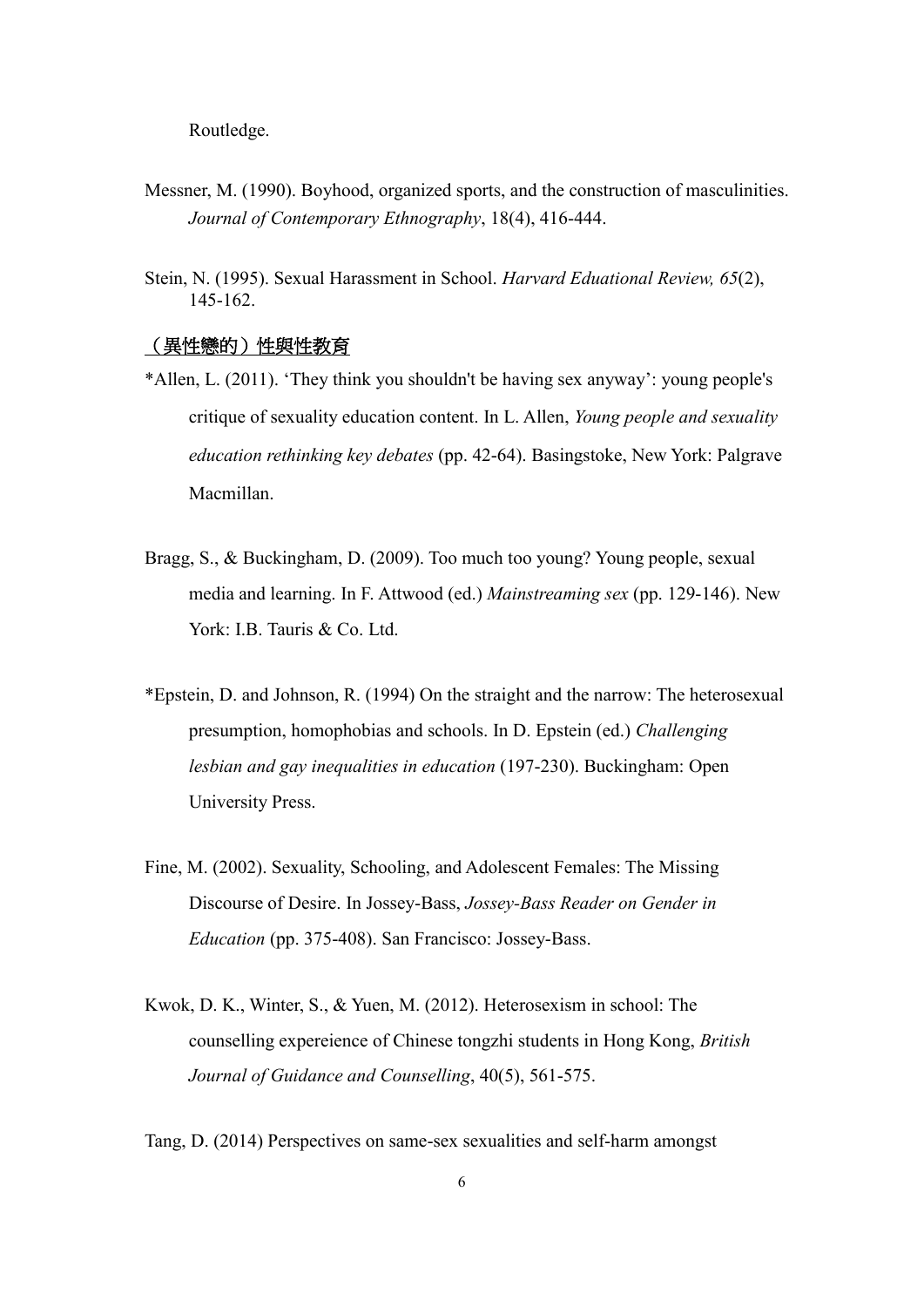service providers and teachers in Hong Kong, *Sex Education*, 14(4), 444- 456.

#### 異性戀正常化,酷兒身體與課堂

- \*Wayne, M. (2014) Gender non-conformity, and the significance of queer and transgender perspectives in education. In D. Carlson & E. Meyer (eds.), *Gender and sexualities in education: A reader* (pp. 9-24). New York: Peter Lang Publishing.
- Kimmel, M. (2005). Masculinity as Homophobia: Fear, Shame, and Silence in the Construction of Gender Identity. In M. Kimmel, *The Gender of Desire: Essays on Male Sexuality* (pp. 25-42). Albany: State University of New York Press.
- sj Miller and Gilligan, J. (2014) Heteronormative harassment: Queer bullying and gender-non conforming students. In D. Carlson & E. Meyer (eds.), *Gender and sexualities in education: A reader* (pp. 217-229). New York: Peter Lang Publishing.
- \*Mandel, L., & Shakeshaft, C. (2000). Heterosexism in Middle Schools. In N. Lesko, *Masculinities at School* (pp. 75-103). Thousand Oaks: Sage Publications.
- Sumara, D., & Davis, B. (1999). Interrupting Heteronormativity: Toward a Queer Curriculum Theory. *Curriculum Inquiry*, 29(2), 191-208.

# 在全球資本主義中「理想」的公民和工人的性別化

\*Arnot, M. (2006) 'Freedom's children'? Gender, individualization and the neoliberal learner citizen. In M. Arnot (ed.) *Educating the gendered citizen: Sociological engagements with national and global agendas* (pp. 197-222). London: Routledge.

Lee, D.W.H. & **Chan, A. K.W.** (2018). To lead and to mother: Contradictory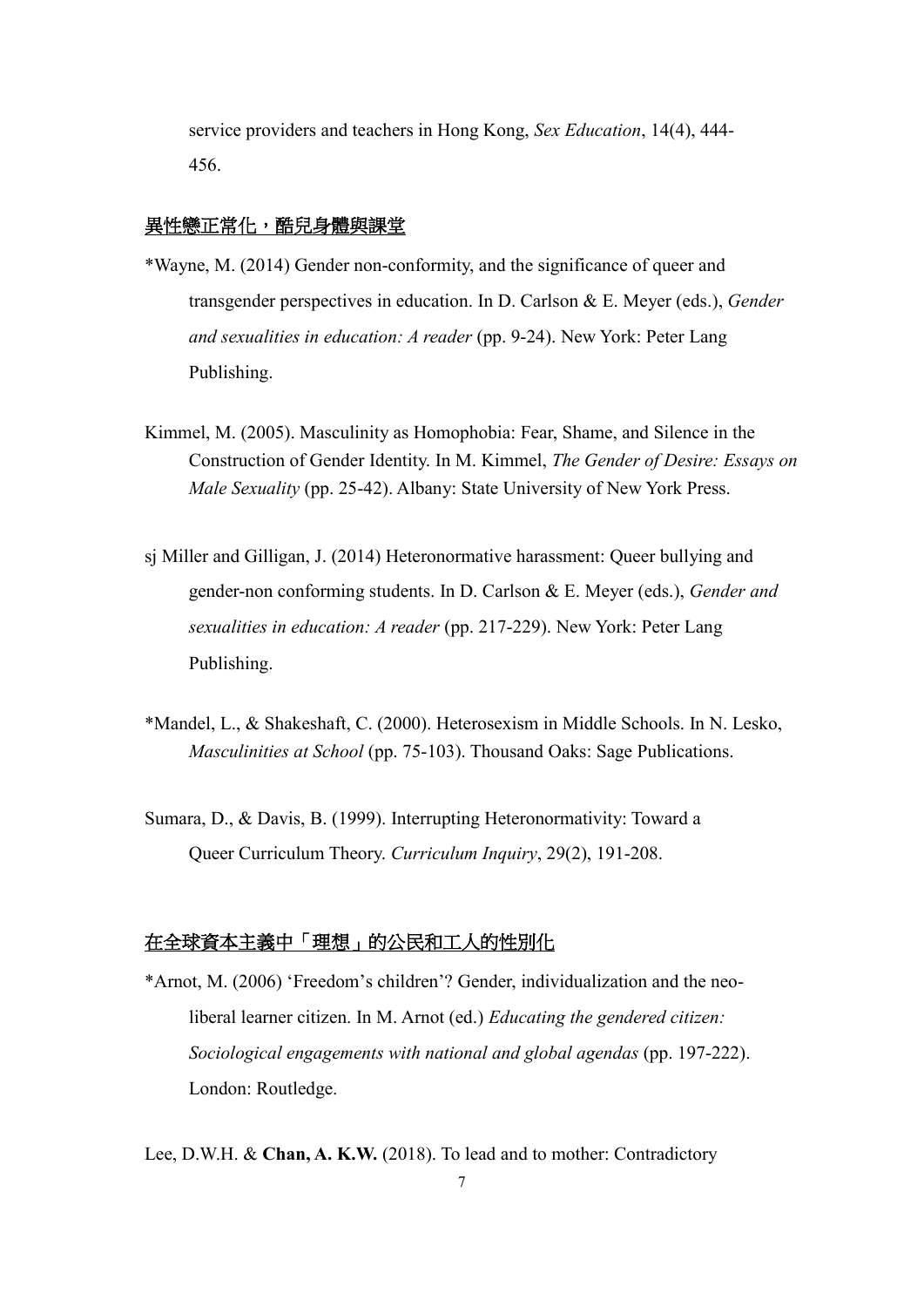constructions of new femininity in an elite girls' school in Hong Kong. In K. Kennedy and J. Lee (Eds.), *Routledge handbook on schools and schooling in Asia.* London: Routledge, pp. 794-802.

- Choi, P. K. (2012) "Boys, do you have a future?" Examining the discourse of failing boys under the global context. In K. W. Chan & P. K. Choi (Eds.), *The making of* g*ender identities – youth, growth and education* (pp. 230–258). Hong Kong: City University of Hong Kong Press. (In Chinese)
- Ringrose, J. (2007). Successful girls? Complicating post-feminist, neo-liberal discourses of educational achievement and gender equality. *Gender and Education*, *19*(4), 471–489.
- Mukherjee, S. (2015) More educated and more equal? A comparative analysis of female education and employment in Japan, China and India, *Gender and Education*, 27(7), 846-870.
- Weis, L. (2006). Masculinity, Whiteness, and the new economy: An exploration of privilege and loss. *Men and Masculinities*, 8(3), 262-272.

#### **教學與學校領導的性別化**

- Chan, Anita K.W. (2004) When women 'baby-sit' and men 'transmit knowledge and discipline': The construction of gender in Hong Kong's primary schools, *Equal Opportunities International*, 23 (3/4/5): 7-28.
- Chan, Anita K.W. (2004) Gender, school management and educational reforms: A Case Study of a Primary School in Hong Kong. *Gender and Education*, 16(4): 491- 500.
- \*Chan, Anita K.W. (2011) Feminizing and masculinizing primary teaching: A critical examination of the interpretive frameworks of male principals in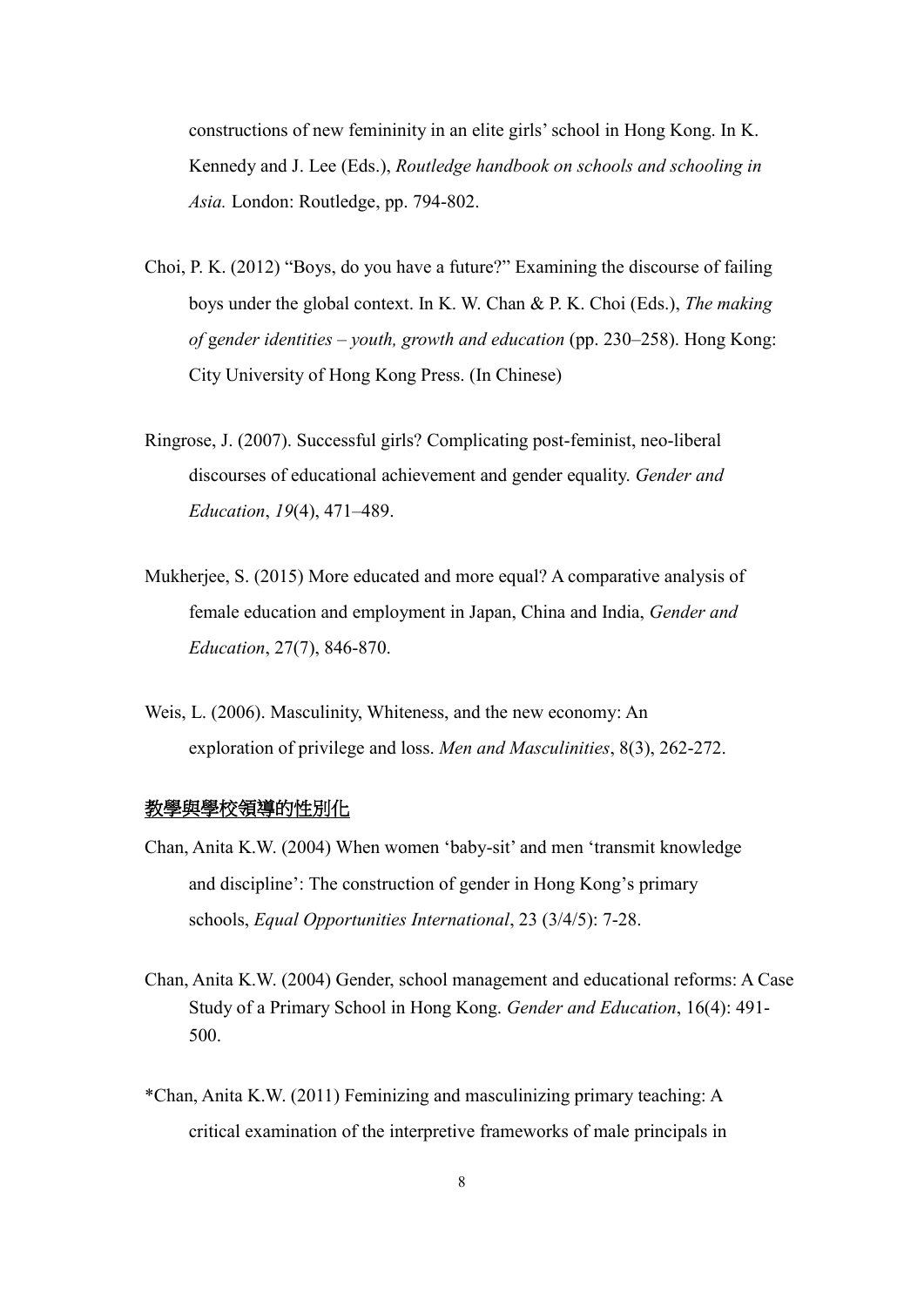HK, *Gender & Education,* 23(6): 745-759.

- Cushman, P. (2009) So what exactly do you want? What principals mean when they say 'male role model', *Gender and Education* 20 (2): 123-136.
- Shakeshaft, C. (2006) Gender and educational management. In C. Skelton, B. Francis, and L. Smulyan (eds.) *The Sage handbook of gender and education* (pp. 497-511). London: Sage Publications.
- Young, M. and McLeod, S. (2001) 'Flukes, opportunities, and planned interventions: factors affecting women's decisions to become school administrators', *Educational Administration Quarterly*, 37(4), 462-502.

#### 去性別化教育?性別平等與女權主義的教學法及實踐

- Hooks, B. (1994) *Teaching to transgress: Education as the practice of freedom* (pp. 93- 128). New York: Routledge.
- Klein, S., Ortman, P., & Friedman, B. (2002). What is the field of gender equity in education?: Questions & Answers. In J. Koch, & B. Irby, (es.) *Defining and redefining gender equity in education* (pp. 3-28). Greenwich: Information Age Publishing.
- \*Weiner, G. (2006) Out of the ruin: Feminist pedagogy in recovery. In C. Skelton, B. Francis, and L. Smulyan (eds.) *The Sage handbook of gender and education* (pp. 79-92). London: Sage Publications.

#### **7.** 相關網絡資源

<http://www.ied.edu.hk/gmg/wp/> (Resources on Gender and Education)

## **8.** 相關期刊

*Gender and Education Compare Men and Masculinities Sex Education*